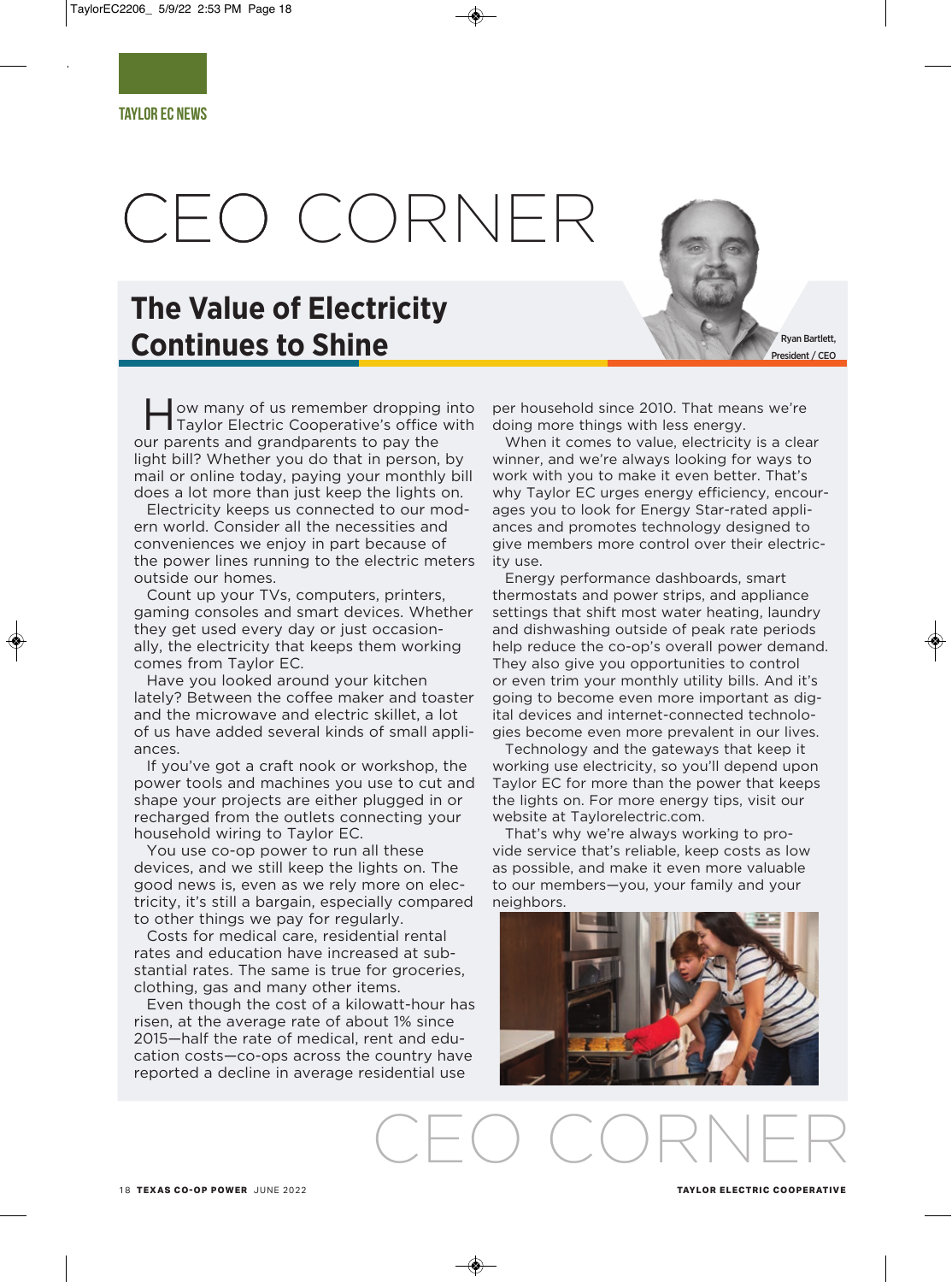

## **Summertime Saving Strategies**

**A n ot h e r lo n g , h ot** Texas summer is on its way. Here are several ways to use energy more efficiently and save money on electricity during the months ahead.

**Change your air conditioning system's filter** every three months during cooling season—or more if your neighborhood is especially dusty. Dirty filters stop air from flowing through, which causes your AC to work harder and use more energy—as it keeps your home cool.

**If you have a programmable thermostat,** have it run the AC only during part of the day. There's no need to keep your house comfortable if nobody's in it. Running the AC at night could be less expensive than cranking it up during the day, when it's hot and demand for electricity is at its peak.

**Use ceiling fans.** If you don't have any, consider it a good investment. Install them in bedrooms, the kitchen and the living room. Fans move the air around, cooling people nearby. They might allow you to nudge the AC a degree or two higher.

**Close the drapes.** A sunny day might be pretty to look at through a window, but hot rays can heat the air in your home and force the AC to work overtime. Keep curtains and blinds closed on bright, hot days—especially on south- and west-facing windows.

**If you have a pool,** wait until after dark to run your pool pump. Operating it during off-peak hours when fewer people are using a lot of appliances at once can save money on your energy bill.

**Switch your central air conditioning system's fan to "auto."** The "on" setting forces it to run constantly—even when your house is already cool. **D**

#### TAYLORELECTRIC.COM • (325) 793-8500

### **Taylor Electric Cooperative**

A Touchstone Energy<sup>®</sup> Cooperative

#### **ContACt US**

226 County Road 287, Merkel, TX 79536 P.O. Box 250, Merkel, TX 79536 **Phone** (325) 793-8500 **Web** taylorelectric.com

**President/Ceo**  Ryan Bartlett

#### **Board of Directors**

Cecil Davis, Board chairman, zone 1 Leland Robinson, Board Vice chairman, zone 1 David McFall, Secretary-Treasurer, Zone 2 Garland Carter, zone 2 Richard Petree, At-Large Kathryn Rainey, zone 3 Gay Simmons, zone 3



For information and to report outages, please call us.

**loCAl** (325) 793-8500

#### **hAnDY WAYS to PAY YoUr BIll**

**onlIne** taylorelectric.com

**tAYlor eleCtrIC APP**  Available on your Apple or Android device.

**BY Phone**  (325) 793-8500 Payments credited immediately.

#### **In PerSon**

**hours** monday–Friday, 7:30 a.m.–5:30 p.m. **Merkel** 226 cR 287, merkel 79536 **Abilene** 7966 Highway 83, Abilene 79602 Payments credited immediately.

#### **DroP Box**

**Merkel** office at front gate. **Abilene** office next to first door on the left . Payments credited next business day.

#### **PAY STATIONS**

- cash Saver, 155 Sayles Blvd., Abilene
- United Supermarket, 2160 Pine St., Abilene
- check Express, 906 E. Broadway Ave., **Sweetwater**
- Payments credited next business day.

**VISIt US onlIne** taylorelectric.com





**Check us out at texasCoopPower.com/taylor**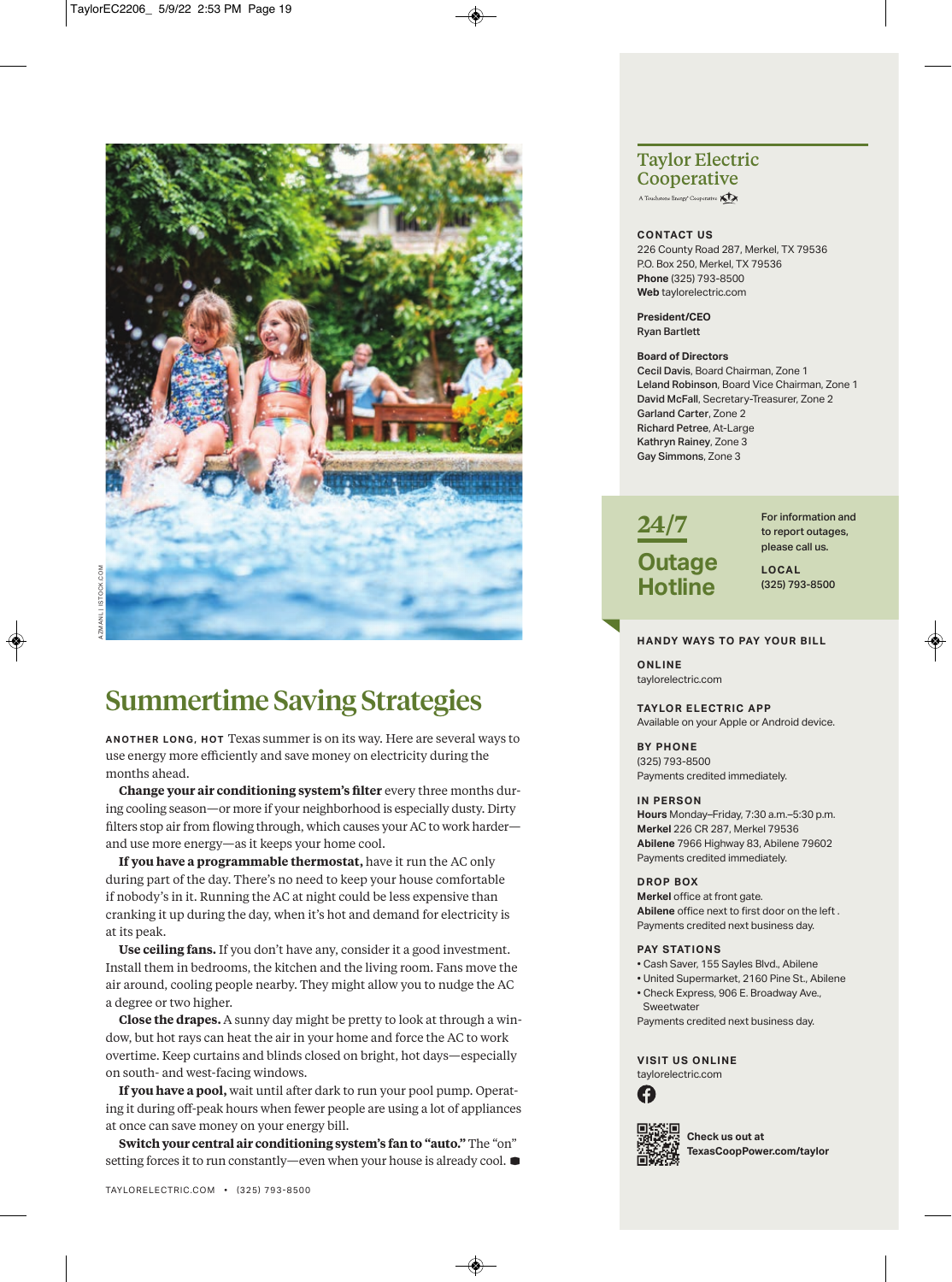

## **Start With a Home Energy Audit To Save**

WANT TO MAKE HOME EFFICIENCY UPGRADES but don't know where to start? A home energy audit could help you identify solutions that could save you 5%–30% on your energy bill, according to the U.S. Department of Energy.

A home energy audit can pinpoint where your home is losing energy and what you can do to save money. An auditor will also help find health and safety issues in your home.

Certified home energy auditors should go through the following steps in a home energy audit, according to the DOE.

**1.** Analyze the past year's bills to determine base energy consumption.

**2.** Interview you, the homeowner, to learn about problems and how the home operates.

- **3.** Explain the audit process.
- **4.** Conduct an inspection of the home's exterior.
- **5.** Do a health and safety inspection.
- **6.** Conduct an inspection of the home's interior.
- **7.** Assess electrical system safety concerns.
- **8.** Inspect combustion appliances.

**9.** Perform a blower door test and/or thermographic scan to detect sources of energy loss.

**10.** Analyze findings and create a comprehensive home energy report to show which upgrades are best for your home and your potential energy savings.

The DOE offers some common recommendations after a home energy audit:

Conduct whole-home air sealing to reduce air leakage and drafts.

Add insulation to your home's attic, foundation or walls to prevent heat loss.

Seal and insulate ducts in unconditioned spaces.

Remove or repair any parts of the home with internal moisture or mold to improve air quality and reduce deterioration.

Improve the efficiency of heating, cooling and hot water equipment.

Install home ventilation, smart thermostats, LEDs, smart power strips, Energy Star-certified appliances and other efficient technologies that improve home performance.

If having an auditor come to your home isn't for you, there are some great online options that can give you valuable insight into improving your home's energy efficiency. Check out energy.gov, energystar.gov and togetherwesave.com.

The right combination of improvements to your home will depend on the age and quality of current equipment, the local climate, and your home energy goals. **D**